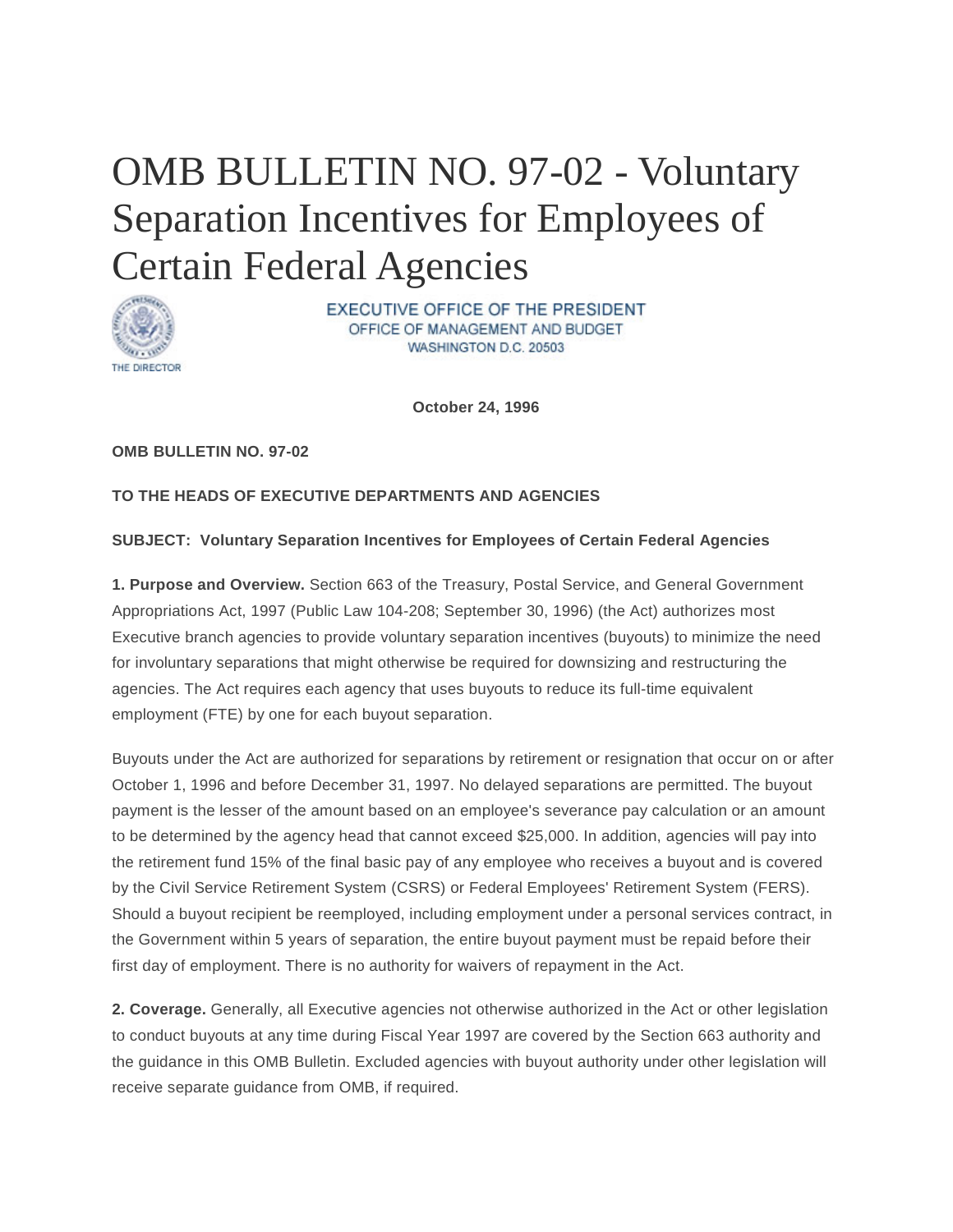3. Attachment A provides guidance on agency implementation of the Act's buyout program, including:

-- definitions for key terms and provisions in the Act;

-- required agency plan for use of buyout authority (referred to in the Act as "Agency Strategic Plan");

-- required reduction in agency employment levels; and

-- reporting requirements.

4. Attachment B is a copy of Section 663 from the Act.

5. The content of this OMB Bulletin does not cancel or otherwise amend OMB guidance on Section 5 of the Federal Workforce Restructuring Act of 1994 (FWRA) (Public Law 103-226; March 30, 1994) contained in OMB Bulletin 94-04, dated April 18, 1994.

**6. Contact.** Questions regarding this Bulletin should be directed to the agency's OMB representative with primary responsibility for the account or program. The Office of Personnel Management will provide further human resources management guidance and assistance to agencies, as well as instructions on payments to the retirement fund and on reporting requirements.

Franklin D. Raines **Director** 

**Attachments** 

[Note: Attachment B, Section 663 of the Treasury-Postal Appropriations Act of 1997 is not included in this file.]

# **Attachment A OMB Bulletin No. 97-02**

Guidance Voluntary Separation Incentives for Employees of Certain Federal Agencies Section 663 of the Treasury, Postal Service, and General Government Appropriations Act, 1997 (Public Law 104-208; September 30, 1996)(the Act)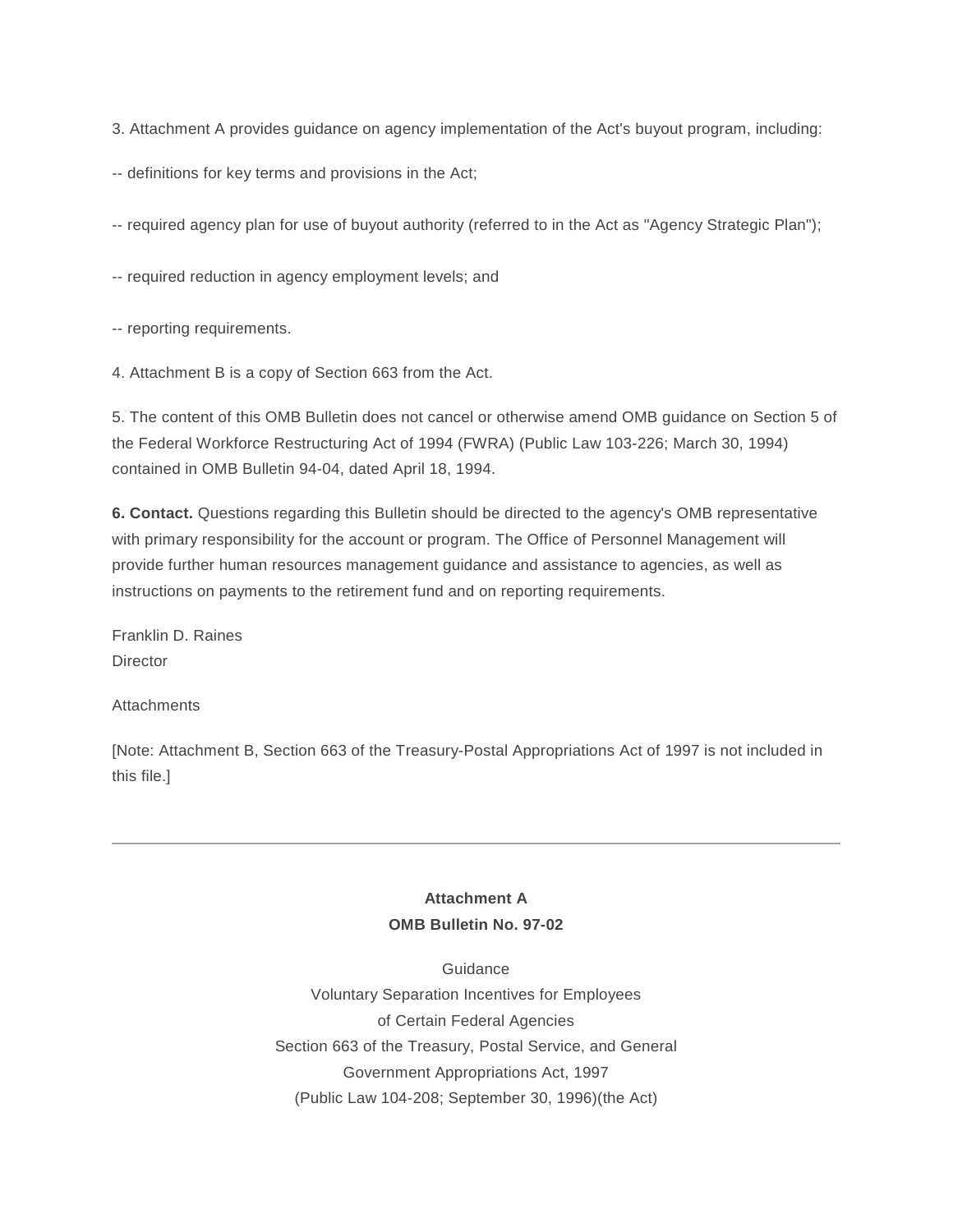#### **1. Definitions.**

a. Employee - An employee (as defined in section 2105 of title 5, U.S.C.) under the Act must have been continuously employed for at least 3 years in order to be potentially eligible for a buyout. This is unlike the buyout authority in the Federal Workforce Restructuring Act (FWRA) which required only a minimum of 12 months of current continuous employment. Further, the Act disallows buyout payments to the following categories of employees, including some not excluded in FWRA:

-- an employee who, during the previous 24 months, received a recruiting or relocation bonus, or within 12 months of the separation date received a retention allowance;

-- an employee completing an additional period of service (not to exceed March 31, 1997) to satisfy the requirements for a deferred buyout payment under FWRA;

-- an employee in receipt of a specific notice of involuntary separation for misconduct or unacceptable performance;

-- an employee who previously received any buyout payment by the Federal Government and has not repaid such payment;

-- a reemployed annuitant;

-- an employee who is or would be eligible for disability retirement; and

-- an employee with statutory reemployment rights on transfer to another organization.

b. Agency - The Act specifically excludes from the term "agency" (defined as Executive agency in section 105 of title 5, U.S.C.) any agency that is authorized by any other provision of the Act or any other Act (except the Department of Transportation Appropriations Act, 1997) to provide voluntary separation incentive payments during all, or any part of, Fiscal Year 1997. Therefore, the agencies excluded from offering buyouts under the Act are the Departments of Agriculture and Defense, Central Intelligence Agency, Smithsonian Institution, Agency for International Development, the National Aeronautics and Space Administration, the Railroad Retirement Board (RRB) and the Office of the Inspector General of the RRB. These agencies' buyout programs are governed by other legislation. Separate guidance will be issued by OMB to excluded agencies, if required.

c. Strategic Plan - Before an agency may obligate any resources for buyouts, the Act requires the agency to submit its buyout plan to the House and Senate Committees on Appropriations and the Committee on Governmental Affairs of the Senate and the Committee on Government Reform and Oversight of the House of Representatives. The Act requires that the plan outline the intended use of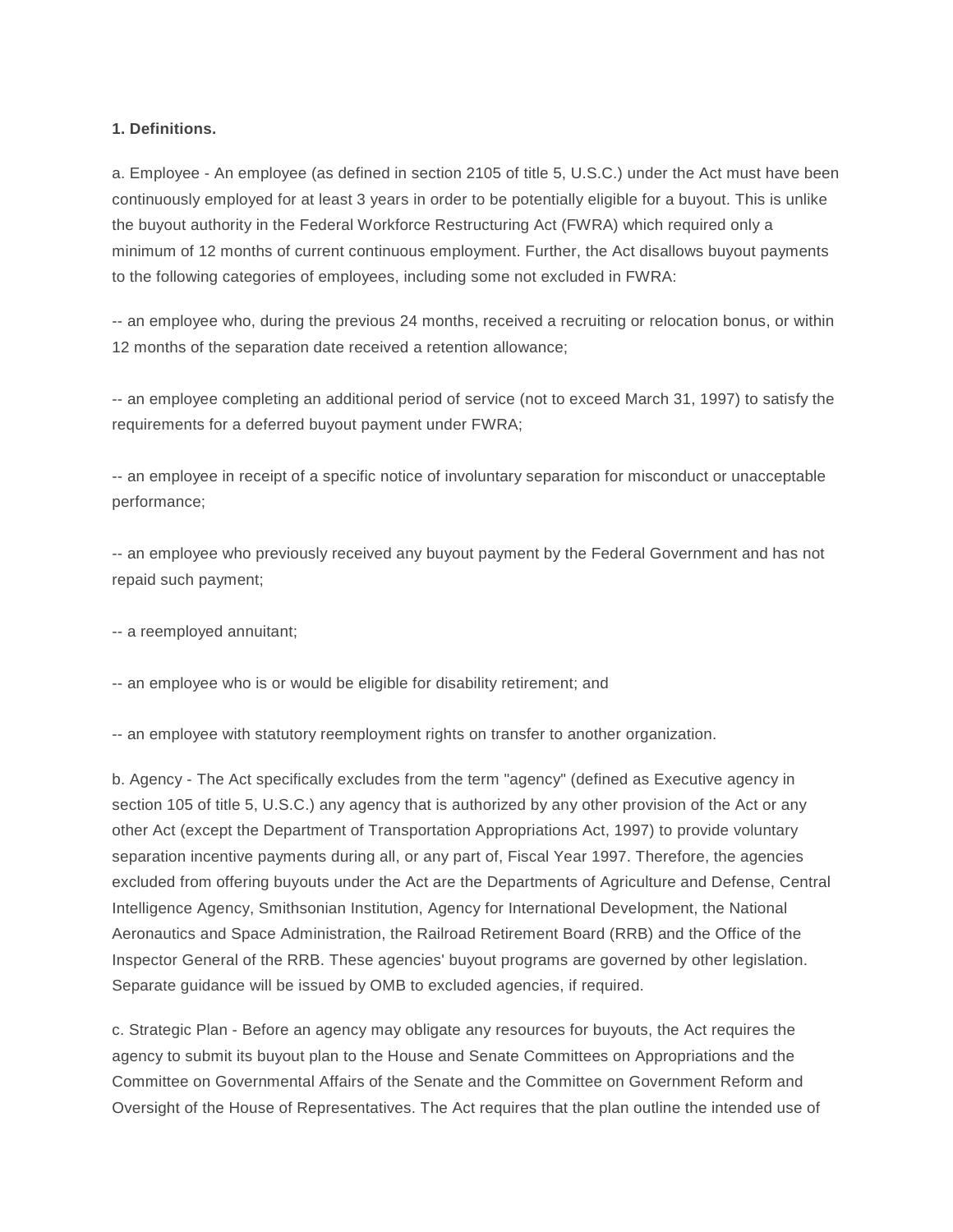the buyouts and include a proposed organizational chart for the agency once the buyout separations have been completed. The plan must identify:

-- the positions and functions to be reduced or eliminated, identified by organizational unit, geographic location, occupational category, and grade level;

-- the number and amounts of voluntary separation incentive payments to be offered; and

-- a description of how the agency will operate without the eliminated positions and functions.

The Act's use of the term "strategic plan" is not a reference to strategic plans under the Government Performance and Results Act (GPRA). However, agency buyout plans are expected to support the objectives of the agency's strategic plan.

2. OMB Review of Agency Plans for Use of Buyouts.

Agencies that intend to use the buyout authority shall submit to their OMB representative a draft of the plan or plans for buyout use prior to it being submitted to the Congress. In addition to the above cited content requirements, the information submitted should include:

-- the timing of buyout offers and scheduled separation dates;

-- where appropriate, the maximum dollar amount of buyout payments if determined by the agency head to be less than \$25,000; and

-- an estimate of the savings to be achieved in the fiscal year(s) following the planned buyout separations.

The agency's plan or plans may be submitted at any time and will be reviewed and acted on generally within 10 working days.

3. Reduction in Agency Full-Time Equivalent Employment.

A one-for-one reduction in an agency's funded positions, measured on an FTE basis, is required for each employee who separates by retirement or resignation with a buyout payment. Generally, the reductions are from department-wide totals, but may, in special situations acceptable to OMB, come from only the department's separate component undergoing downsizing.

For buyout separations under this Act, the required FTE reduction will be measured as the change from the agency's actual FTE usage in Fiscal Year 1996 to the actual FTE usage in Fiscal Year 1998. To the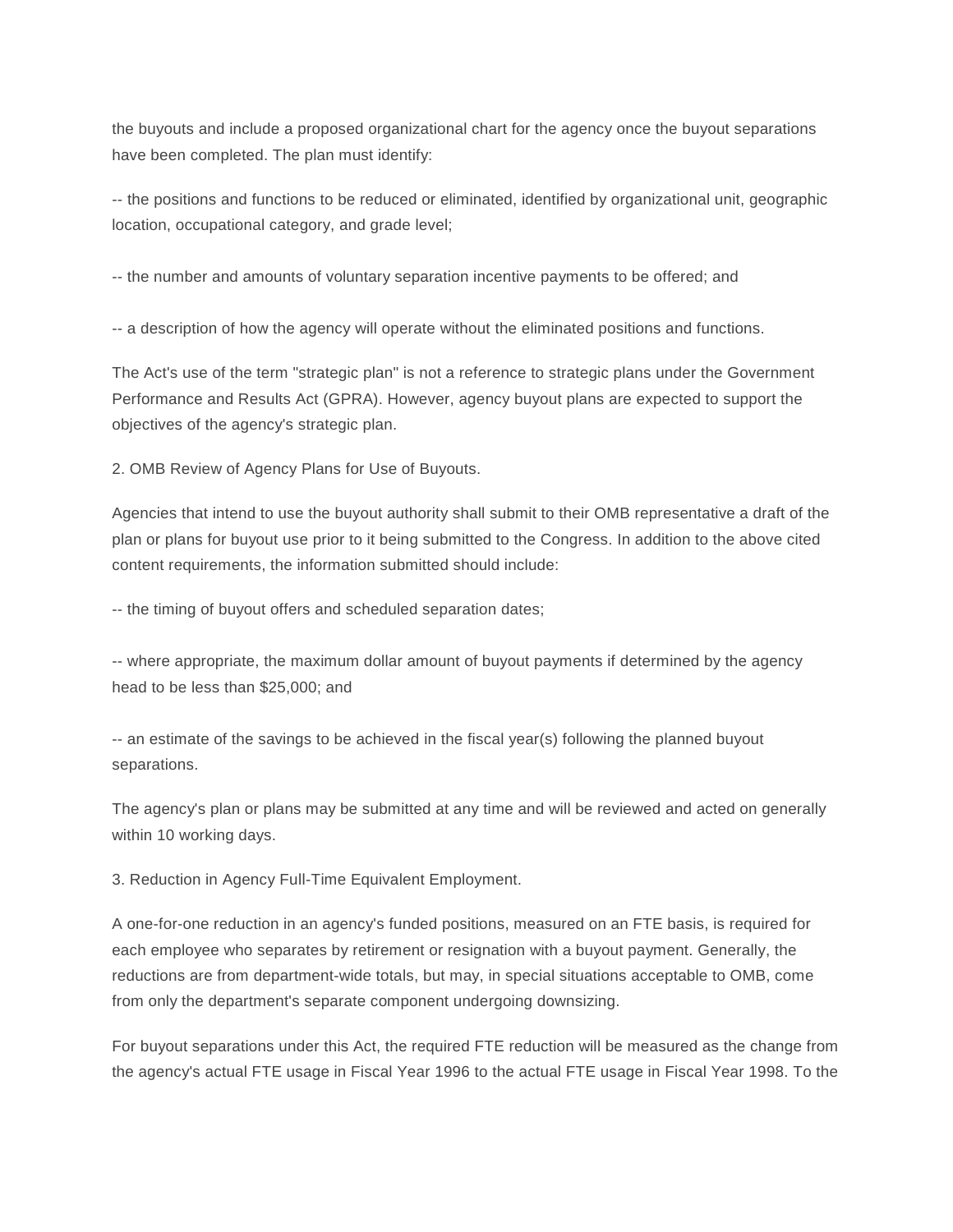extent known at that time, the President's Fiscal Year 1998 Budget should reflect the impact of any planned buyout separations in the FTE estimates for Fiscal Years 1997 and 1998.

Example: If the agency's actual FTE use in Fiscal Year 1996 was 1,000 and the agency plans to have 100 buyout separations under the Act, the agency's estimate of FTE usage for 1998 shown in the President's 1998 Budget, and the resulting actual FTE usage in Fiscal Year 1998, cannot exceed 900 FTE.

Agency heads are responsible for ensuring compliance with the Act's requirement for FTE reductions. OMB will monitor monthly FTE reports against the agency's plan for use of buyouts and may direct corrective action, including a freeze on agency hiring, should it appear at any time that agency-wide FTE reductions will not be sufficient to offset buyout separations by the end of Fiscal Year 1998.

## 4. Additional Agency Contribution to the Retirement Fund

For each employee covered under the Civil Service Retirement System (CSRS) or the Federal Employees' Retirement System (FERS) who is paid a buyout, the agency will pay into the retirement fund an amount equal to 15% of that employee's final basic pay. Final basic pay is defined in the Act. This payment to the retirement fund is the amount determined by the Congressional Budget Office as the required offset to meet the "pay-as-you-go" (PAYGO) requirement in the Budget Enforcement Act of 1990. The Office of Personnel Management (OPM) will advise agencies on the procedures for making these payments.

## 5. Reporting Requirements.

Although the Act does not include specific reporting requirements, OMB has asked OPM to gather information on buyout activity under the Act. This data will be needed to meet Congressional and other information requirements. Agencies will be asked by OPM to submit quarterly reports that provide, at a minimum:

-- the number of employees who received buyouts under the Act for each type of separation involved and for each geographic location;

-- the average amount of the buyouts that were paid;

-- the average grade or pay level of the employees who received buyouts; and

-- other information that OMB and OPM may require.